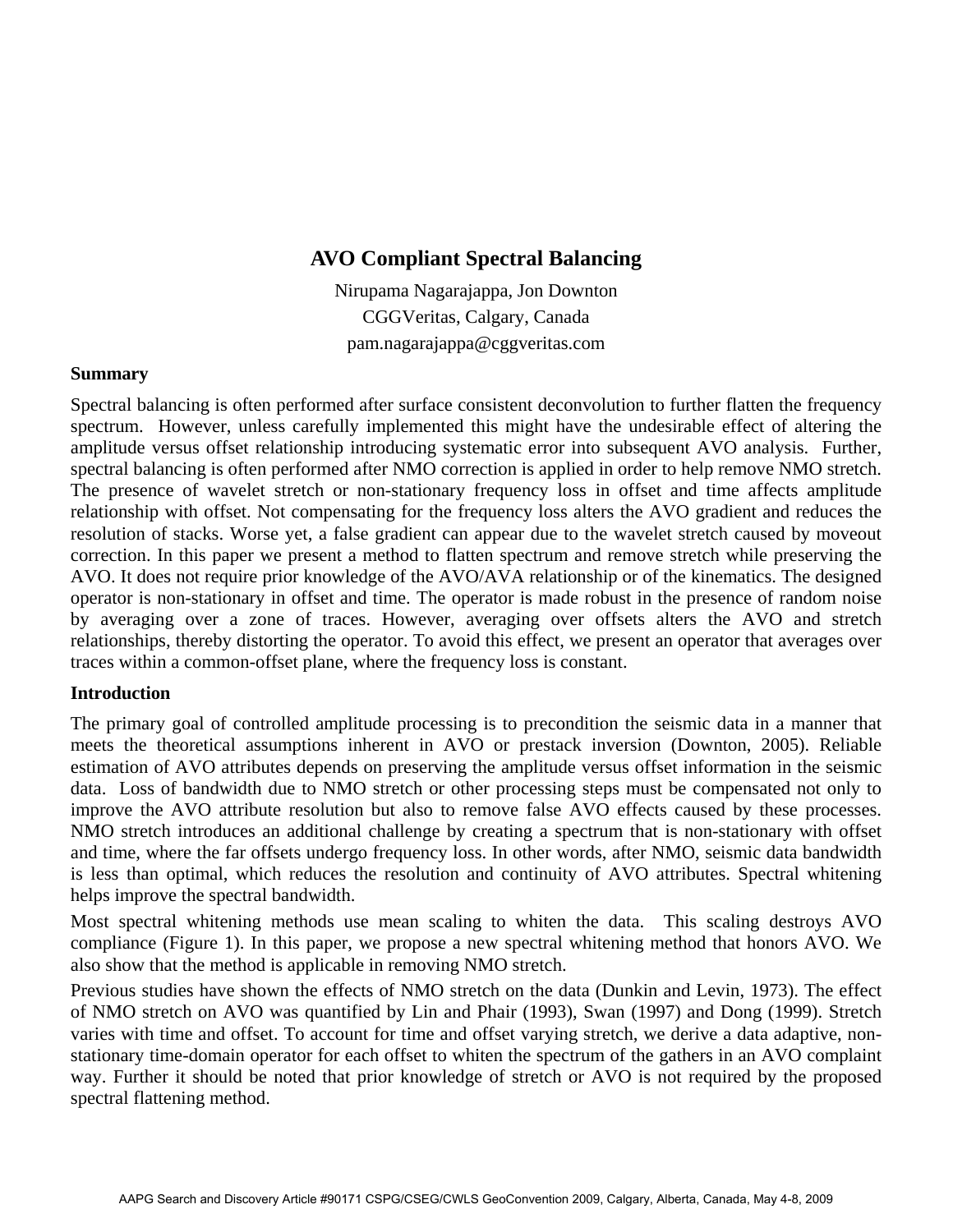## **Theory**

The proposed spectral whitening is a stochastic deconvolution approach that flattens the spectrum by dividing the data into multiple frequency windows. In order to preserve the AVO trend it is assumed that over some reference band the frequency spectrum is flat and has a high signal-to-noise ratio. Each frequency window within the trace is then whitened to the same energy level as the reference band, thus preserving the amplitude trend. The resulting operator is data-adaptive and non-stationary in time and offset, thereby optimizing the operator when time and offset variations exist (eg. NMO stretch). The whitening range is constrained by the bandwidth of the zero offset wavelet. The potential weakness of this approach is that the S/N ratio can vary spatially depending on noise conditions, potentially introducing systematic error into the AVO gradient. In order to mitigate this we employ ensemble averaging in the offset domain, providing a better estimate of the signal power.

The method is shown to preserve AVO when tested on synthetic models and real data. Synthetic models with and without stretch were built with same Class 3 AVO responses. The model without stretch (the reference model) is shown in Figure 2a, the model with stretch is shown in Figure 2b. A Class 3 AVO response is characterized by a negative peak followed by decreasing amplitude with offset, i.e. the far-offset amplitudes are more negative than the near-offset amplitudes. For the Class 3 model used, the far offset above 60 degrees lost more than half the bandwidth that was present at zero offset after NMO, indicating significant stretch. The amplitude spectrum maximum of the far offset increased compared to the near offset spectrum. The new spectral balancing method was applied on the stretched data with the results shown in Figure 2c. As seen, the stretch in the data is removed. Figure 2d shows the amplitude spectra of model with and without spectral balancing. NMO correction introduces a null space in the spectrum which cannot be recovered. Amplitude vs. offset at the peak of the event was measured on the model whose stretch was removed and compared with the reference model (top panel of Figure 2e). For angles less than 50 degrees, the amplitude at the trough of the event agreed within 10% of the reference model (bottom panel of Figure 2e). For most offsets, the percentage error was less than 10%.

The single trace approach outlined above can be sensitive to random noise. A variant of the spectral balancing approach that averages operators within a zone of interest can overcome sensitivity to random noise. However, when the operator is averaged over a range of offsets, the AVO and the stretch factors are averaged across the offset, resulting in degradation of AVO attributes. On the Class 3 AVO response model with stretch, ensemble based spectral balancing was applied where operators across offsets are averaged. Figure 3a shows the model gathersin time domain after applying operator that is averaged across offsets. The amplitudes at the trough of the event are altered considerably, rendering the spectral balanced data unsuitable for AVO analysis. The resulting spectra are shown in Figures 3b and c. It can be seen that the near offset's high frequencies are over-estimated by the average operator while at far offsets, they are under-estimated. This is due to applying a stationary operator to a nonstationary wavelet (i.e NMO stretch changes the spectrum as a function of offset) and this operator averages over offsets.

To take advantage of the noise averaging of ensemble based approaches, we apply this approach to data in common offset planes. Instead of averaging over offsets, the operators within an offset plane are averaged. Further, the ensemble approach is applied over a spatial zone of traces so that the method is applicable to structured geology.

### **Examples**

Zone averaged spectral balancing was applied on real 3D gathers in common-offset domain to flatten the spectrum and determine whether spectral whitening preserved AVO or not. The spectral whitening was applied after move-out correction was applied. Figure 4 shows gathers and corresponding spectra with and without spectral whitening around a known well location. Notice that the stretch in the data has been removed by flattening the spectrum. The AVO attributes based on Aki-Richards 2-term approximation were obtained on supergathers with and without spectral whitening. Forward modeling the well logs indicated a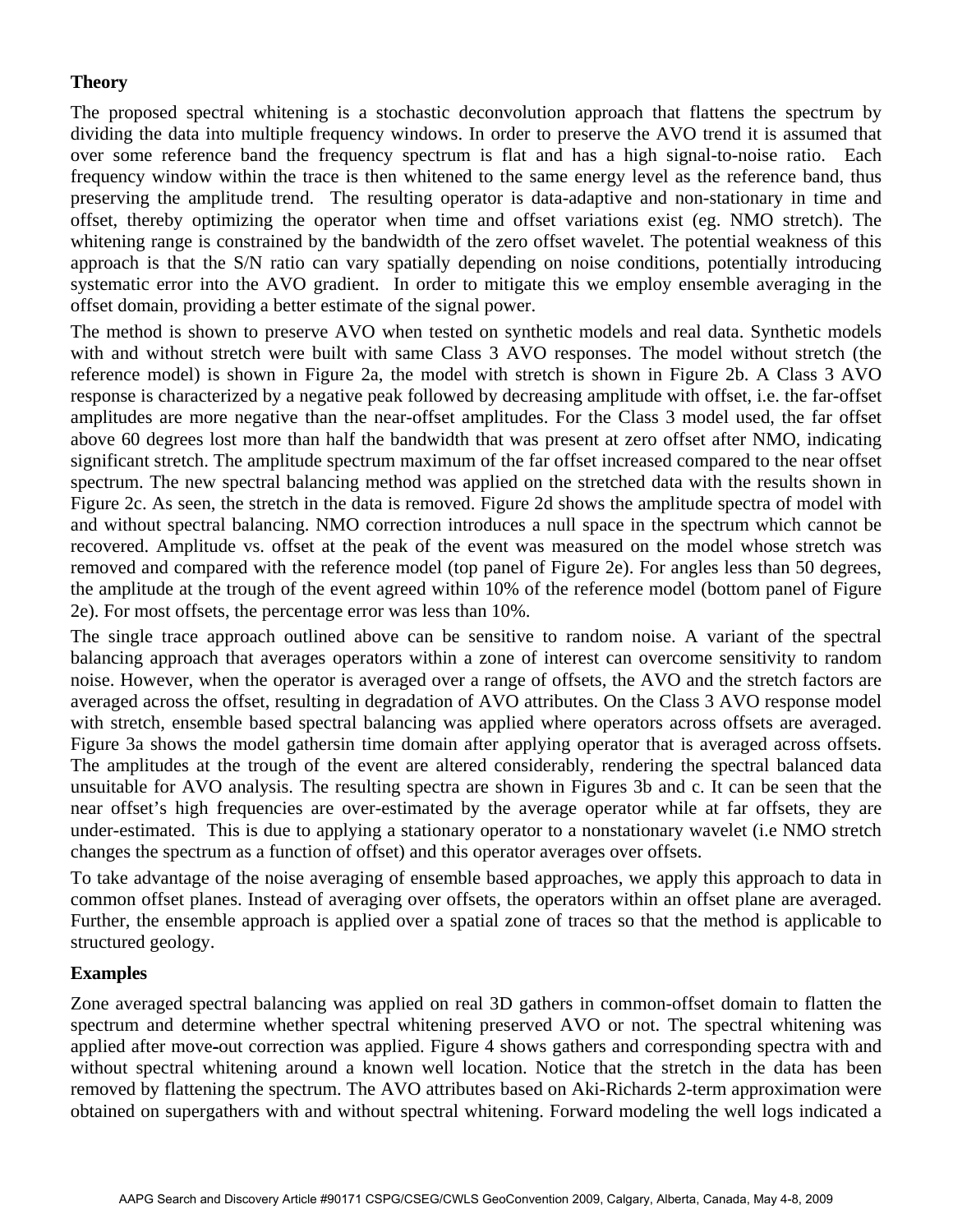class I AVO response at the Viking, and Joli Fou horizons (880 and 912 ms). The AVO attributes (intercept and gradient) obtained at these horizons matched the modeled response. S-impedance reflectivity was obtained from weighted difference of intercept and gradient (Figure 5). The intercept and gradient and therefore S-impedance reflectivity are well preserved by spectral whitening. Better resolution and continuity are obtained when spectral whitening is performed, which resulted in better resolved AVO attributes.

### **Conclusions**

This paper has demonstrated a spectral whitening approach to improve the seismic bandwidth in an AVO compliant way. The method was demonstrated on synthetic and real data with NMO stretch with good results. The use of a reference band preserves the AVO trend, overcoming the disadvantages of a mean scaling approach. However, estimating the signal amplitude from one limited frequency window on a trace by trace basis is sensitive to random noise. Therefore an ensemble-based approach that averages random noise may increase the approach's reliability. From modeling studies (Figure 3), the ensemble based approaches when applied in CDP or shot domain can be harmful to AVO. To overcome this, we use a common-offset ensemble.

The advantage of the proposed method is that it does not require estimating the wavelet or require prior knowledge of the AVO. NMO stretch poses an additional challenge where stretch is non-stationary with offset and time. Therefore, the operator used is non-stationary in offset and time, which flattens the spectrum honoring the local stretch.

### **Acknowledgements**

We thank CGGVeritas for permission to present, David Wilkinson for code optimization and processing expertise and Dave Gray for technical discussions.

#### **References**

Dong, W., 1999, AVO detectability against tuning and stretching artifacts: Geophysics, 64, 494-503.

Downton, J., 2005, Seismic parameter estimation from AVO inversion: University of Calgary PhD Thesis.

Dunkin, J. W., and F. K. Levin, 1973, Effect of normal moveout on a seismic pulse: Geophysics, 38, 635-642.

Lin, T. L., and R. Phair, 1993, AVO tuning: 63<sup>rd</sup> Annual International Meeting, SEG Expanded Abstracts, 727-730.

Swan, H. W., 1997, Removal of offset-dependent tuning in AVO analysis: 67th Annual International Meeting, SEG, Expanded Abstracts, 175- 178.



Figure 1. Model data after pre-conditioning using (a) surface consistent scaling (b) mean scaling. S-wave impedance reflectivity when pre-conditioned using (c) surface consistent scaling (d) mean scaling. Using mean scaling, amplitude information at far offsets changed in a non-consistent manner as compared to surface consistent scaling. In this case, the partition of input amplitudes into intercept and gradient spaces differed from that of surface consistent scaled input gathers as shown by the S-impedance reflectivity estimate. (With permission from Downton, 2005)